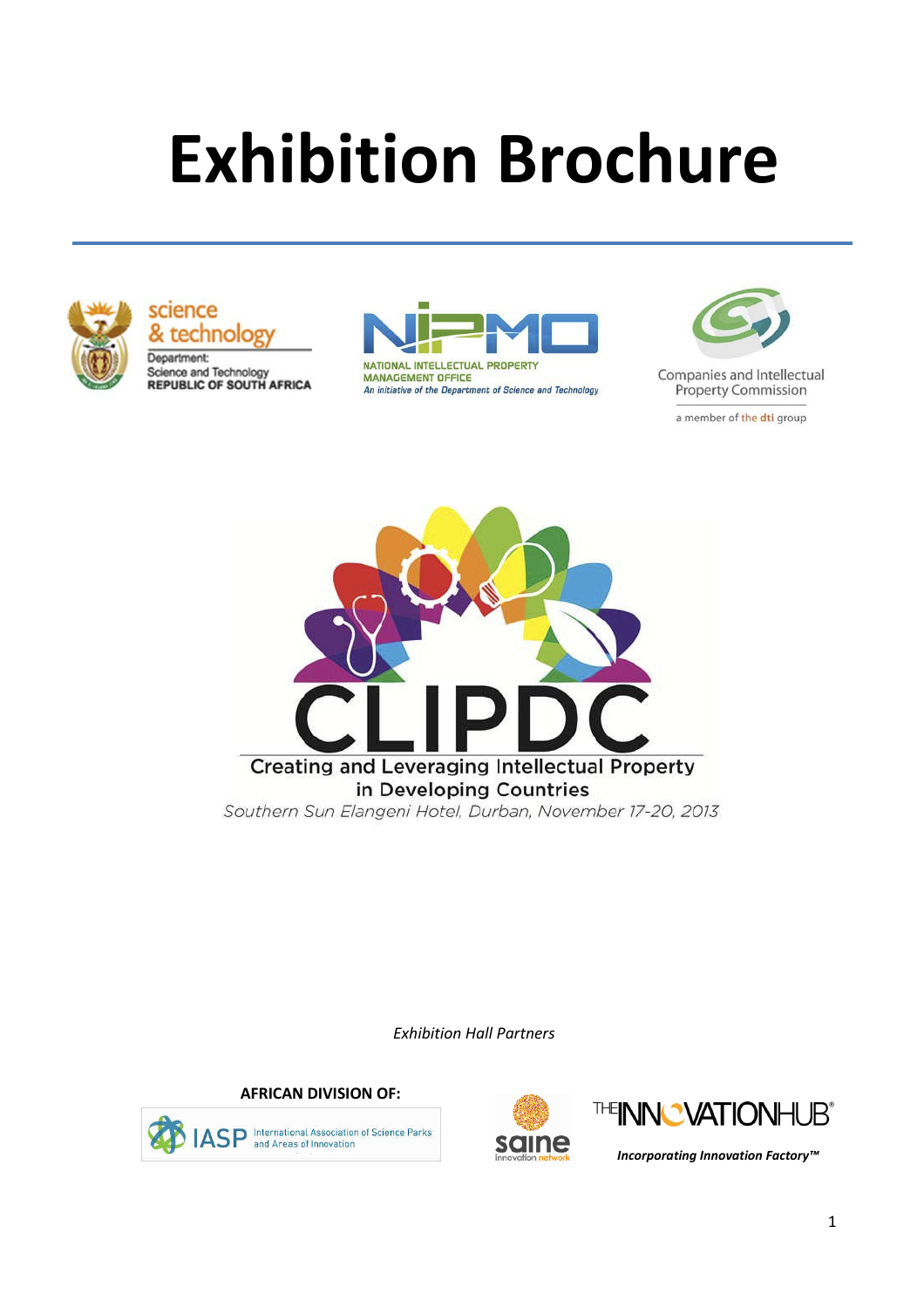# *INAUGURAL AFRICAN INVENTORS AND INNOVATORS EXHIBITION HALL Celebrating African Creativity*

It is our great pleasure to invite African inventors, innovators, entrepreneurs, start-up companies, small companies and University and Science Councils Technology Transfer Offices to showcase their intellectual property and technologies at the **Inaugural African Inventors and Innovators Exhibition Hall**, which will be provided as part of the upcoming conference sponsored by the National IP Management Office ("NIPMO") and The Companies and IP Commission ("CIPC") of South Africa focusing on "*Creating and Leveraging Intellectual Property in Developing Countries: A Power Tool for Social and Economic Growth."*

Highlight your inventions, innovations, emerging companies and initiatives to a broad ranging group of corporate representatives, government agencies, press and investors at the conference, and compete for the following awards:

**The top three awardees will be selected through the Exhibition competition / pitching sessions judged a group of prominent African entrepreneurs, business and incubation executives and venture capitalists.**

**Awards will be announced and presented at the Conference Gala Dinner.**

#### **Benefits of Exhibiting**

- Showcase technologies, innovations and future research projects
- Win a Prize that can help fund further develop efforts
- Network with Global Conference attendees and Key IP Leaders
- Interact with government leaders

## **PRIZES**

- **R50,000 First Prize – most promising business idea**
- **R25,000 Second Prize – first runner up**
- **R15,000 Rand Third Prize – second runner up**

**Plus free registration to the top three winners to the upcoming IASP African Division Annual Conference to be held in Botswana in April/May 2014**

- **R5,000 Best exhibition by an inventor / start-up company**
- **R5,000 Most Innovative use of intellectual property**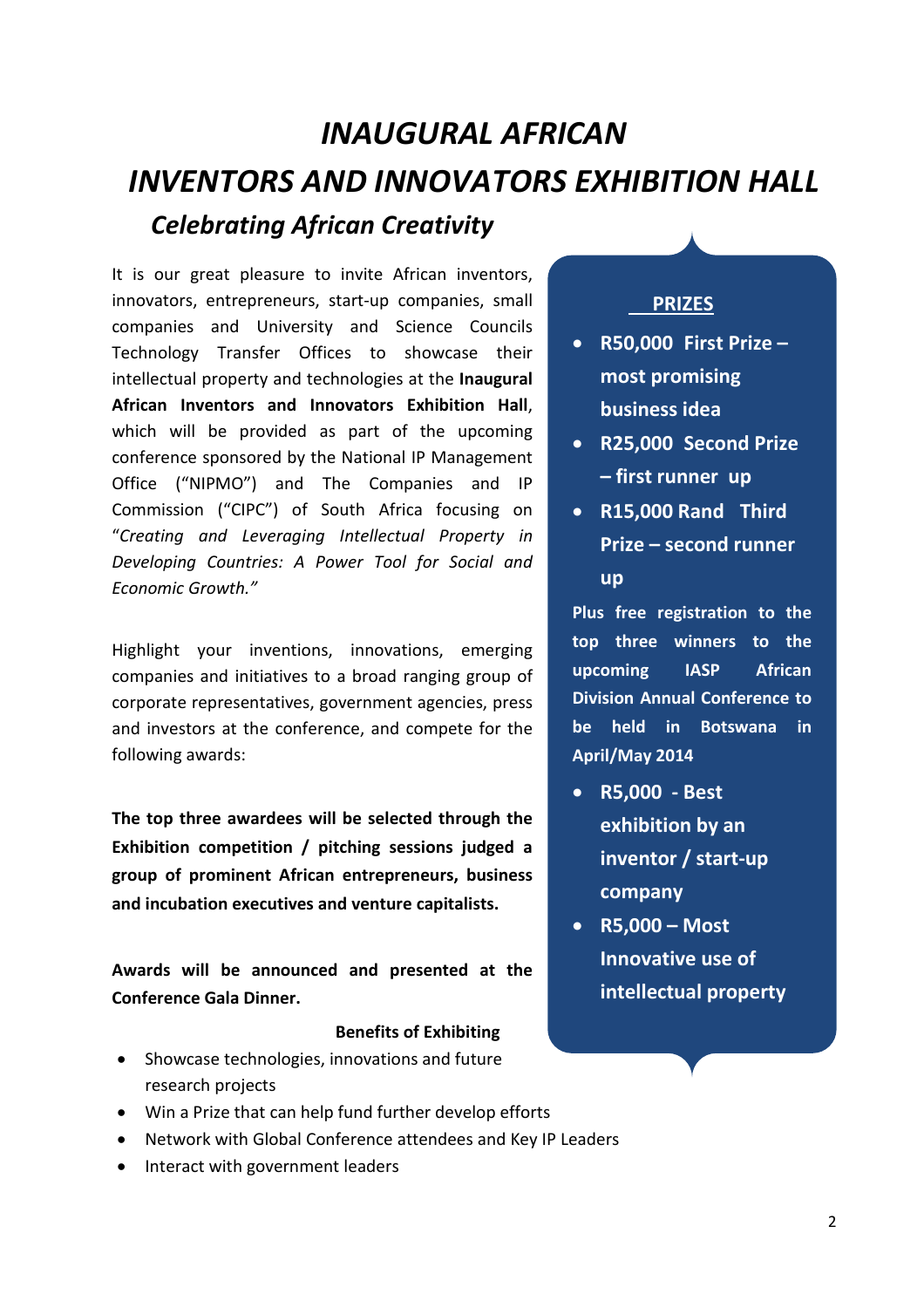- Meet Corporate leaders
- Connect with other entrepreneurs and SMEs
- Opportunity to attract potential investors
- Collaboration opportunities
- Marketing and PR exposure
- Brand visibility
- Possible exposure to attending press

#### **Exhibitors**

- Inventors, entrepreneurs and innovators
- Start-up companies in incubators, science parks, mLabs, Other areas of innovation
- University Technology Transfer Offices / Intellectual Property and Licensing Offices
- Small businesses with innovative technologies

#### **Cost**

## **OPTION A:** *Inventors, Entrepreneurs, Start-Up Companies in Incubators, Science Parks, mLabs, Technology Transfer Offices*

| <b>Exhibition Space</b> | <b>Conference cost</b>                                           |
|-------------------------|------------------------------------------------------------------|
| Free                    | R1 200.00 per person (includes an invitation to the gala dinner) |

#### **OPTION B: Exhibitors** *other than Inventors, Entrepreneurs and Emerging Companies*

| <b>Exhibition Space</b>                            | <b>Conference cost</b>                          |
|----------------------------------------------------|-------------------------------------------------|
| 1 to $18m^2$ = R1700 per m <sup>2</sup>            | R2 300.00 per person (includes an invitation to |
| 19 to 36 m <sup>2</sup> = R1600 per m <sup>2</sup> | the gala dinner)                                |
| 37 to 54 m <sup>2</sup> = R1500 per m <sup>2</sup> |                                                 |

For any inquiries please contact Mavis Nyatlo Mavis.nyatlo@nipmo.org.za or Linda Swart info@saine.co.za or phone +27 12 844 0015

Registrations / Applications:

Option A: https://www.surveymonkey.com/s/IPExhibitionSME

Option B: https://www.surveymonkey.com/s/IPConferenceExhibition